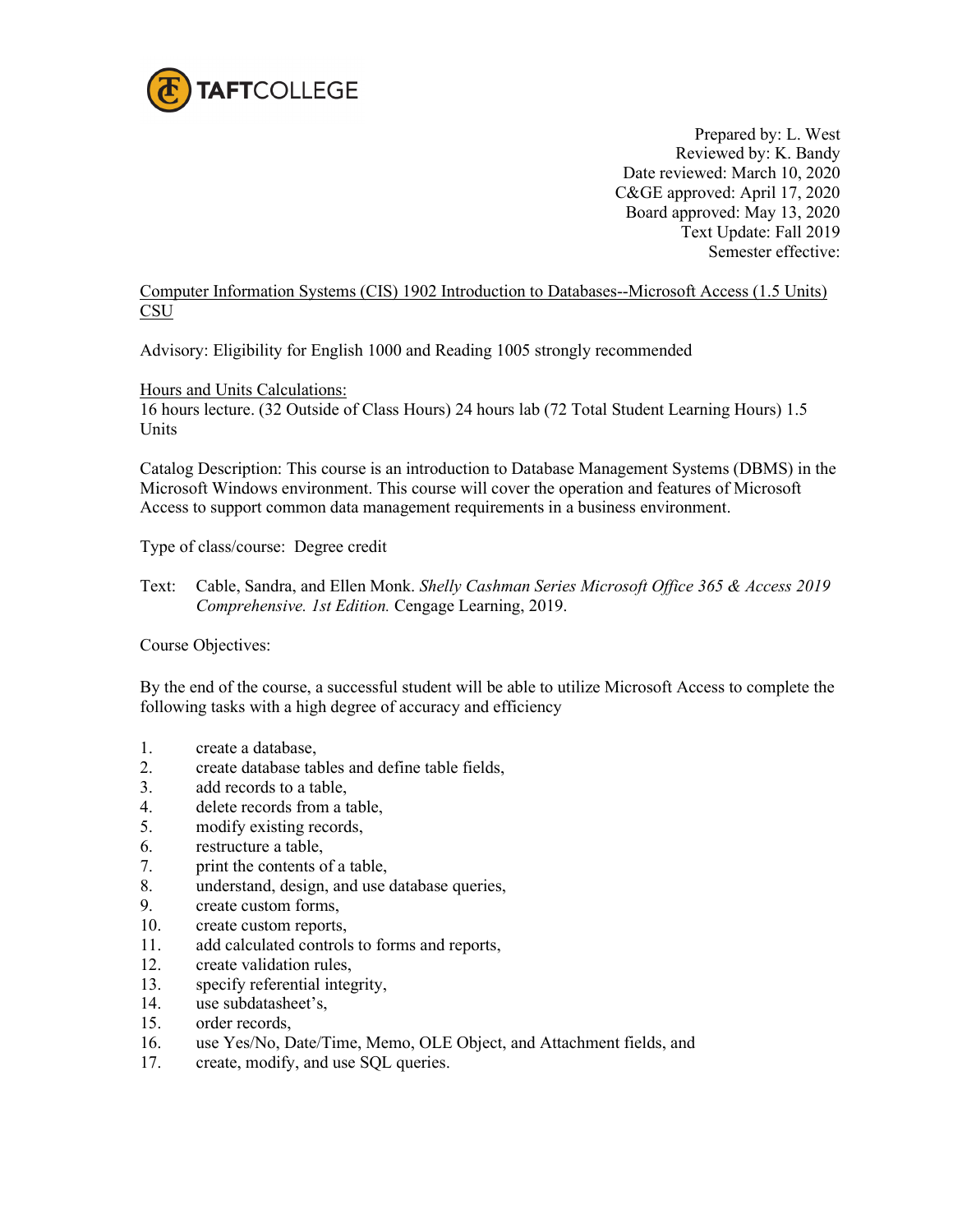

| Unit I   | Databases and Database Objects: An Introduction |                                                          |  |
|----------|-------------------------------------------------|----------------------------------------------------------|--|
|          | А.                                              | Describe the features of the Access window               |  |
|          | <b>B.</b>                                       | Create a database                                        |  |
|          | А.                                              | Create tables in Datasheet and Design views              |  |
|          | <b>B.</b>                                       | Add records to a table                                   |  |
|          | $C_{\cdot}$                                     | Open and close a database                                |  |
|          | D.                                              | Create and use a query                                   |  |
|          | E.                                              | Create and use a form                                    |  |
|          | F.                                              | Create a report                                          |  |
|          | G.                                              | Perform special database operations                      |  |
| Unit II  | Querying a Database                             |                                                          |  |
|          | A.                                              | Create queries in Design view                            |  |
|          | <b>B.</b>                                       | Include fields in the design grid                        |  |
|          | $C_{\cdot}$                                     | Use text and numeric data in criteria                    |  |
|          | D.                                              | Create and use parameter queries                         |  |
|          | Ε.                                              | Save a query and use the saved query                     |  |
|          | F.                                              | Use compound criteria in queries                         |  |
|          | G.                                              | Sort data in queries                                     |  |
|          | Η.                                              | Join tables in queries                                   |  |
|          | L.                                              | Create reports and forms from queries                    |  |
|          | J.                                              | Export data from a query to other applications           |  |
|          | K.                                              | Perform calculations and calculate statistics in queries |  |
|          | L.                                              | Create crosstab queries                                  |  |
|          | M.                                              | Customize the Navigation Pane                            |  |
| Unit III | Maintaining a Database                          |                                                          |  |
|          | A.                                              | Add, change, and delete records                          |  |
|          | B.                                              | Search for records                                       |  |
|          | $C_{\cdot}$                                     | Filter records                                           |  |
|          | D.                                              | Update a table design                                    |  |
|          | E.                                              | Use queries to update and delete records                 |  |
|          | F.                                              | Specify validation rules, default values, and formats    |  |
|          | G.                                              | Create and use Lookup fields                             |  |
|          | Η.                                              | Format a datasheet                                       |  |
|          | I.                                              | Specify referential integrity                            |  |
|          | J.                                              | Use a subdatasheet                                       |  |
|          | K.                                              | Sort records                                             |  |
| Unit IV  | <b>Creating Reports and Forms</b>               |                                                          |  |
|          | А.                                              | Create reports and forms using wizards                   |  |
|          | B.                                              | Modify reports and forms in Layout view                  |  |
|          | $C_{\cdot}$                                     | Group and sort in a report                               |  |
|          | D.                                              | Add totals and subtotals to a report                     |  |
|          | Ε.                                              | Conditionally format controls                            |  |
|          | F.                                              | Resize columns                                           |  |
|          | G.                                              | Filter records in reports and forms                      |  |
|          | Η.                                              | Print reports and forms                                  |  |
|          | I.                                              | Apply themes                                             |  |
|          |                                                 |                                                          |  |

J. Add a field to a report or form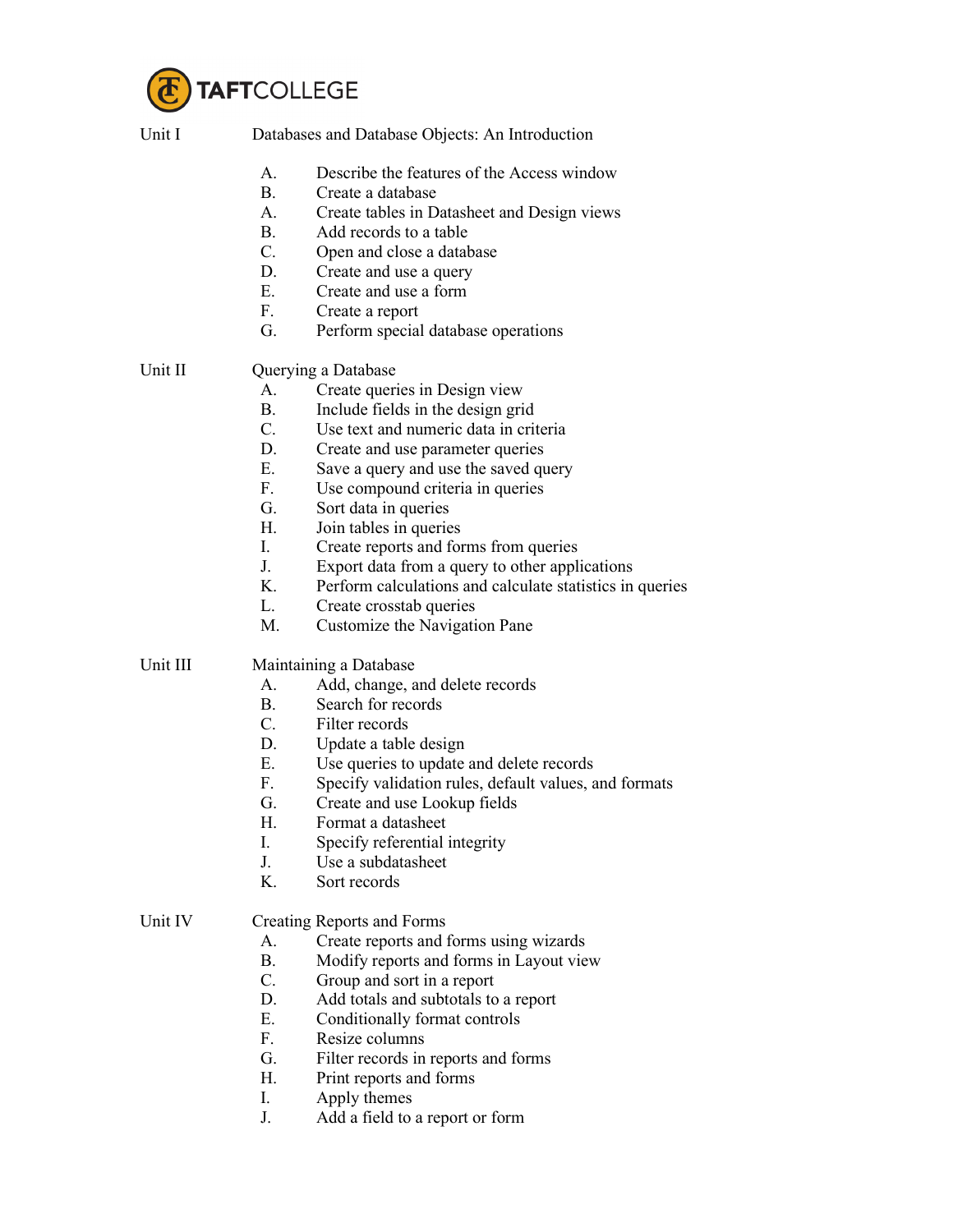

- K. Change the format of a control<br>L. Move controls
- Move controls
- M. Create and print mailing labels

Unit V Multiple Table Forms

- A. A. Add Yes/No, Long Text, and Attachment fields
- B. Use the Input Mask Wizard
- C. Update fields and enter data
- D. Change row and column size
- E. Create a form with a subform in Design view
- F. Modify a subform and form design
- G. Enhance the form title
- H. Change tab stops and tab order
- I. Use the form to view data and attachments
- J. View object dependencies
- K. Use Date/Time, Long Text, and Yes/No fields in a query
- L. Create a form with a datasheet

Unit VI Advanced Report Techniques

- A. Create and relate additional tables
- B. Create queries for reports
- C. Create reports in Design view
- D. Add fields and text boxes to a report
- E. Format report controls
- F. Group and Ungroup report controls
- G. Update multiple report controls
- H. Add and modify a subreport
- I. Modify section properties
- J. Add a title, page number, and date to a report
- K. Preview, print, and publish a report
- L. Add totals and subtotals
- M. Include a conditional value in a report

Unit VII Advanced Form Techniques

- A. Add combo boxes that include selection lists
- B. Add combo boxes for searching
- C. Format and resize controls
- D. Apply formatting characteristics with the Format Painter
- E. Add command buttons
- F. Modify buttons and combo boxes
- G. Add a calculated field
- H. Use tab controls to create a multipage form
- I. Add and modify a subform
- J. Insert charts
- K. Modify a chart type
- L. Format a chart

Course Scope and Content: (Laboratory)

## Unit I Introduction to Databases and Database Objects

A. Design a database utilizing appropriate data types, field names, and tables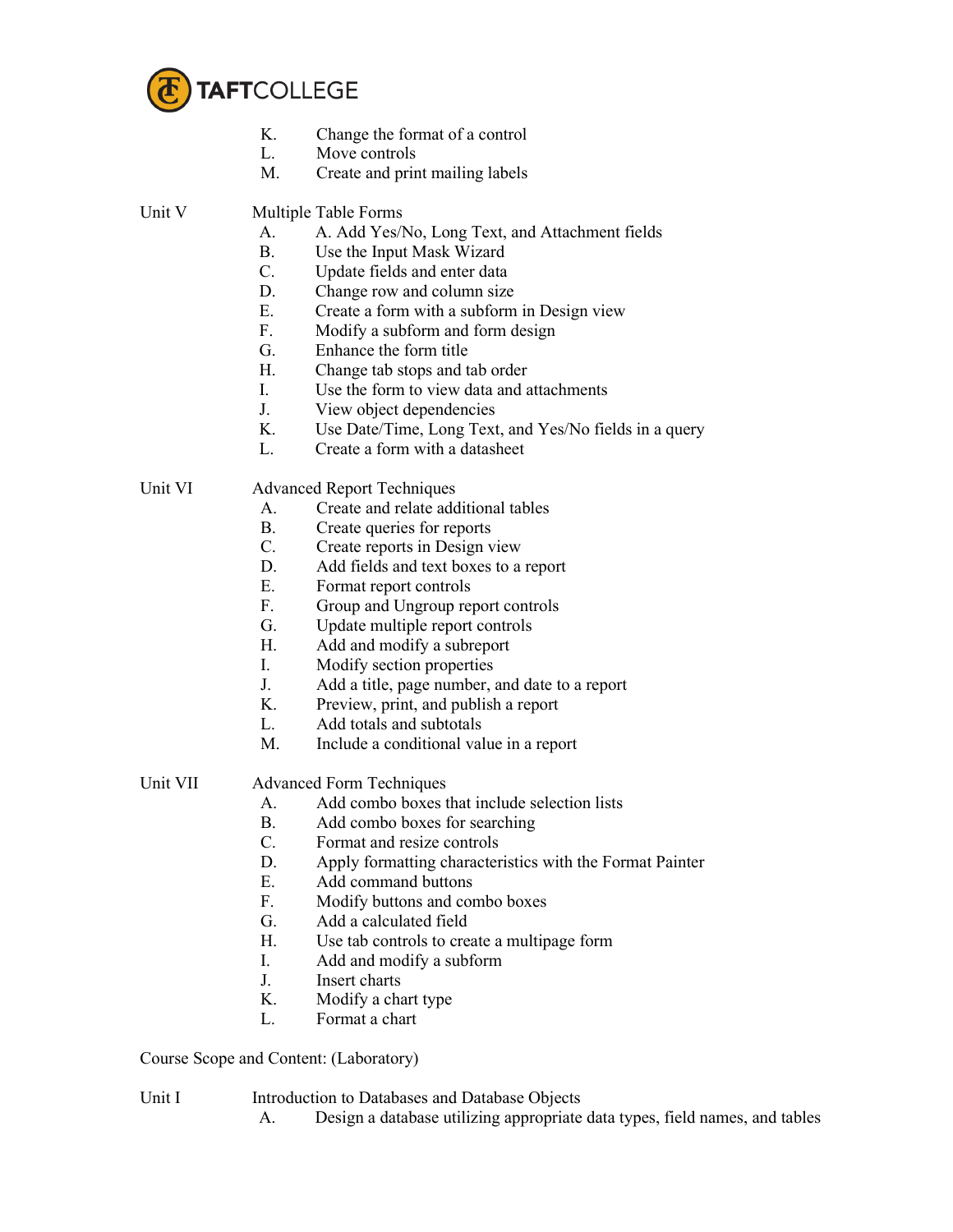

| B. | Add data to the database tables |
|----|---------------------------------|
|----|---------------------------------|

- C. Create a query wizard
- D. Create a form
- E. Create a report

Unit II Querying a Database

- A. Create simple queries using the query design grid
- B. Order records using the query design grid
- C. Create parameter queries
- D. Create queries for joined tables
- E. Create queries using calculated fields
- F. Calculate statistics using the query design grid
- G. Create a crosstab query

Unit III Maintaining a Database

- A. Add additional fields to an existing database table
- B. Create and use an update query
- C. Create validation rules
- D. Delete records using Filter by Form
- E. Specify referential integrity

Unit IV Creating Reports and Forms

- A. Design a report
- B. Modify an existing report design
- C. Design a grouped report displaying subtotals
- D. Design a form
- E. Create mailing labels

Unit V Multiple-Table Forms

- A. Add additional fields to an existing table using datasheet view
- B. Add attachment fields to a database table
- C. Design a form displaying a subform
- D. Apply special effects and color to form controls
- E. Change tab stop and tab order of form controls

Unit VI Advanced Report Techniques

- A. Add new tables to an existing database
- B. Create a report in design view
- C. Customize report labels
- D. Add text boxes to a report
- E. Format report controls
- F. Group and ungroup report controls
- G. Add a subreport to an existing report design
- H. Modify report controls
- I. Add report headers and footers
- J. Change report margins

## Unit VII Advanced Form Techniques

- A. Create a form including command buttons and combo boxes
- B. Apply formats to form controls
- C. Create queries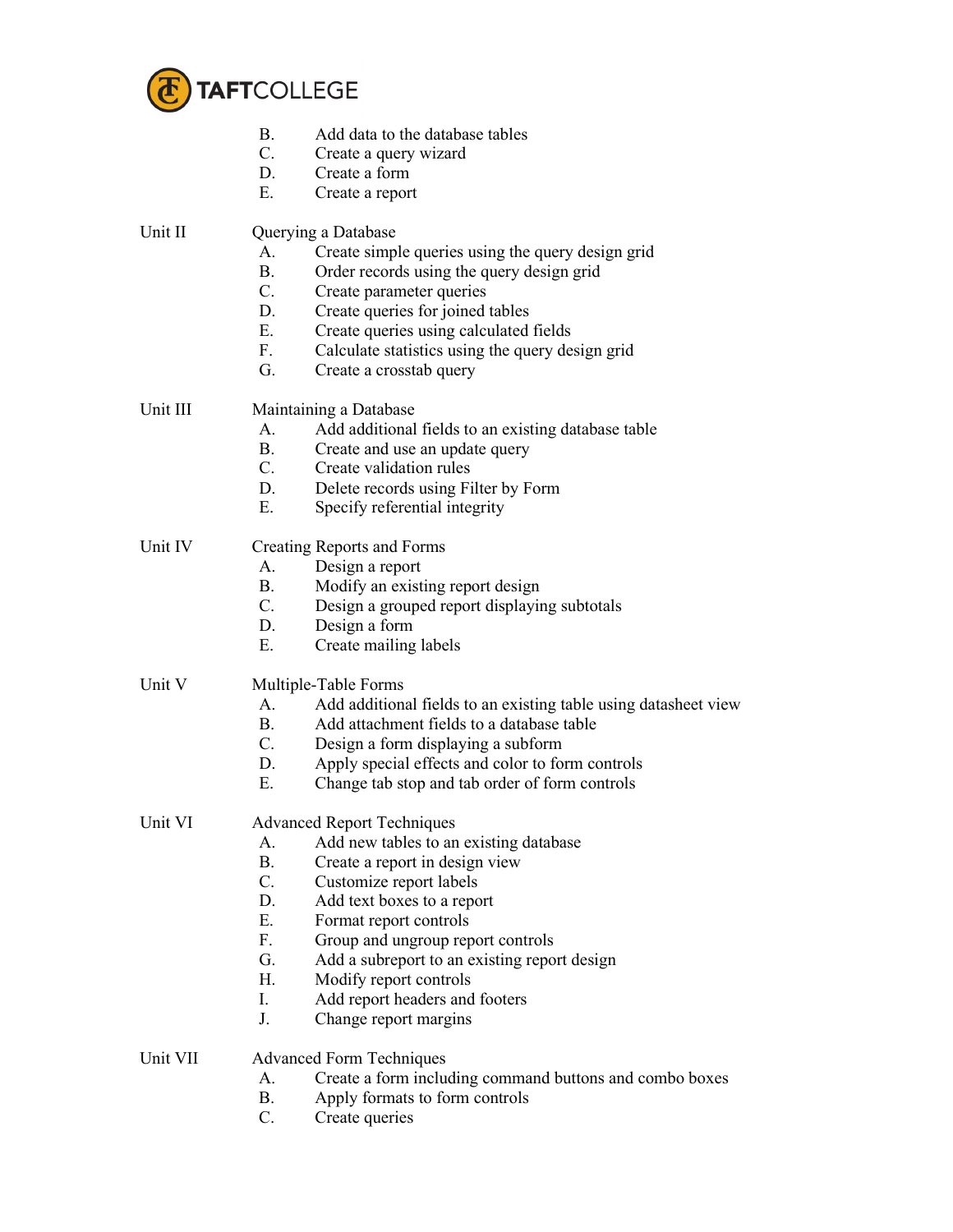

- D. Create a form with a subform<br>E. Use tab controls to create a mu
- E. Use tab controls to create a multipage form<br>F. Insert charts
- **Insert charts**
- G. Modify chart types
- H. Format charts

Learning Activities Required Outside of Class:

The students in this class will spend a minimum of 2 hours per week outside of the regular class time doing the following

- 1. completing assigned reading in the textbook and online course materials,<br>2. completing lab activities.
- completing lab activities,
- 3. answering assigned questions, and
- 4. participating in discussion activities.

Methods of Instruction:

- 1. Lecture, demonstration, class discussion, and problem solving.
- 2. Assigned reading from the textbook and online course materials.
- 3. Assigned hands-on lab activities.
- 4. Assigned independent final project.

Methods of Evaluation:

- 1. Computational or non-computational problem-solving demonstrations, including:
	- b. Demonstrated ability to use Microsoft Access through satisfactory completion of lab activities
- 2. Other examinations, including:
	- b. Demonstrated ability to use software tools
- 3. Evaluation of discussion activities.

Supplemental Data:

| TOP Code:                 | 0514.00: Office Technology/Office Computer<br>Applications |
|---------------------------|------------------------------------------------------------|
| <b>SAM Priority Code:</b> | C: Clearly Occupational                                    |
| Distance Education:       | Online; Offline                                            |
| Funding Agency:           | Y: Not Applicable (funds not used)                         |